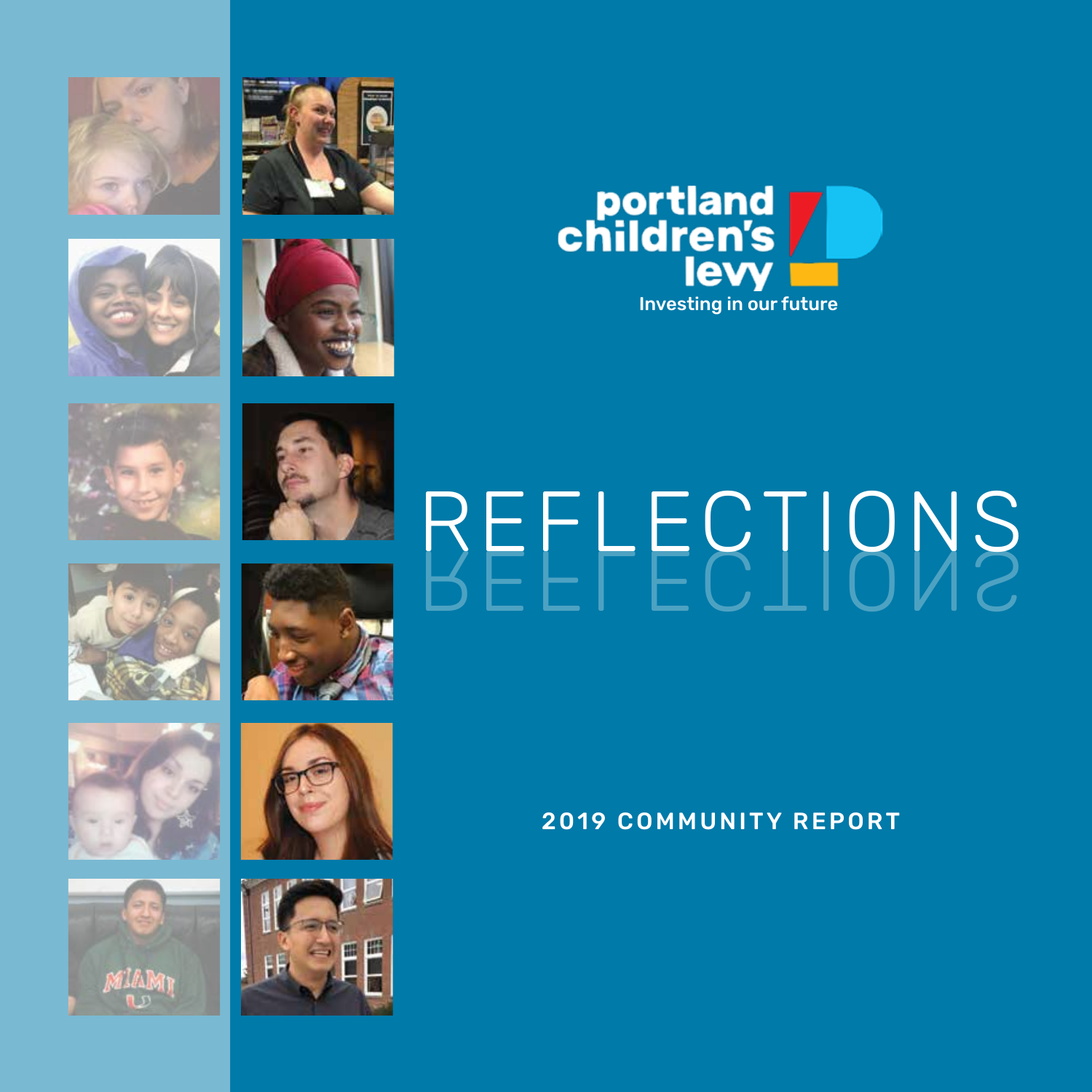# From our Mayor

The theme of the 2019 Community Report is "Reflections." This is a timely topic, as the Portland Children's Levy stands poised to embark on an exciting and busy year, while standing firmly on its strong track record of 16 years of supporting proven programs benefiting thousands of children and families.

Looking back, I want to recognize retired City Commissioner Dan Saltzman's long-standing commitment in making Portland children a priority, especially those marginalized by historic inequities and institutional barriers. That is a passion I share as well; and looking forward, why I'm delighted to assume leadership of the Levy's governing body as we continue to assist our city's most vulnerable residents find a path to success.

- Quality and accessible early childhood education so youngsters are ready for kindergarten and parents can successfully navigate the school system;
- After-school programs that are interesting and engaging so students stay safe after school and become curious about the world around them;
- Caring and nurturing mentors who make a positive difference in the lives of children and serve as a ballast during rough times;
- Parent education and relief nurseries to heal families fractured by poverty and tough times;
- Academic and life skills support for children in foster care so they gain the strength and resiliency to determine their own fate;
- Healthy and nutritious food for kids and their parents so no child goes to bed hungry or worries about where their next meal is coming from.

That means:

The past few years have been challenging for many of us who believe that all children deserve the same kind of future regardless of creed, color or country of origin. The success of our city and our nation directly depends on how well we deliver on that promise.

Ted Wheeler, Portland Mayor Chair, Portland Children's Levy Allocation Committee MayorWheeler@portlandoregon.gov



If you could reflect back on your life and pinpoint a moment in time when a specific person or event caused you to turn one way instead of the other, or move forward instead of turning back, what would it be?

Would you remember a teacher? A mentor? A neighbor or trusted friend? How often do we get the chance to reflect on those paths taken, or not, and consider how different our journey might have been?

The people we profiled in this year's Portland Children's Levy Community Report did just that.

All participated in Levy-supported programs, some as long as a decade ago. They shared their reflections on how participating in those programs made a lasting impact on their lives: We hope reading these stories may prompt you to reflect as well.

P.S.: As part of the Levy's "reflection" we have revamped our logo to signify our solid foundation since 2002 and clear direction as we move forward.



Portland Children's Levy <sup>1</sup> 319 SW Washington Street, Suite 415 <sup>1</sup> Portland, OR 97204 <sup>1</sup> 503.823.2936 portlandchildrenslevy.org Follow us on Facebook, Twitter and Instagram @pdxkidslevy

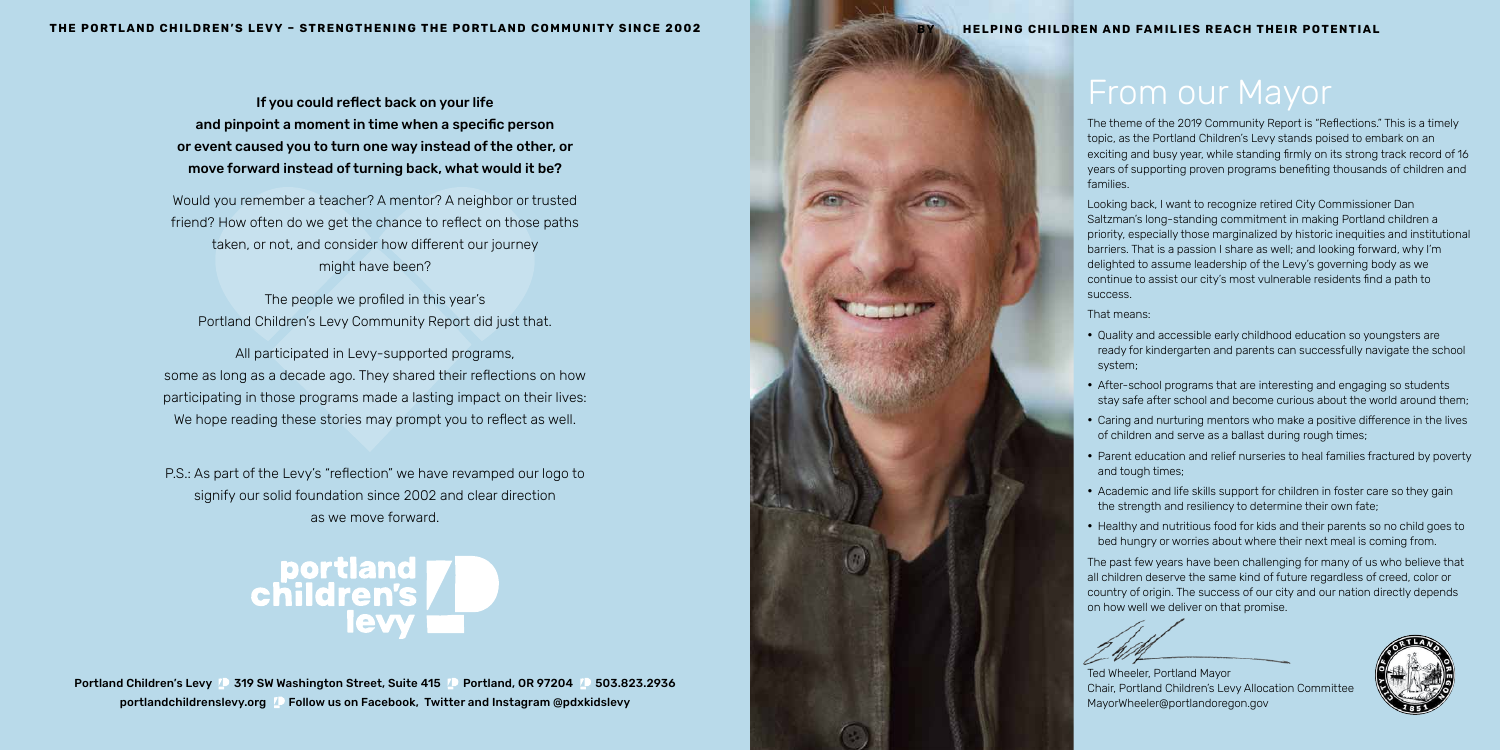## Who and Where We Serve\*

\*These charts represent the majority of Levy-funded programs which annually serve more than 12,200 children. They do not include Hunger Relief services that annually provide food to more than 14,000 children, 52 percent who were children of color; 45 percent who spoke a first language other than English; and 66 percent who resided in East Portland.

#### **Spanish** 17.5% English<br>61.4% 61.4% Other 8.0% Vietnamese 2.4% Chinese 1% Russian 1.1% PRIMARY LANGUAGE SPOKEN AT HOME PORTLAND NEIGHBORHOOD North 13.4% East<br>46.2% **NE** Last<br>**13.1%** 46.2% SE<br>10.1% 10.1% Other 5.7% Not Given 4.9% SW 2.9% Homeless 2.5% NW  $0.5%$ **Central** 0.8%

Alaskan 2.4%

RACE / ETHNICITY

#### Native American/ Native Native Hawaiian/ Pacific Islander 1.2% Slavic 1.2% Latino/ Hispanic 22% White 25% **African** American 17% **Multiracial** 15% Asian 7% Not Given 6.5% African 2.7% Middle **Eastern** 0.7%

Not Given 8.6%



## 2019 PROGRAM INVESTMENTS

#### ALLOCATION COMMITTEE CURRENT MEMBERS

Ted Wheeler Portland City Mayor Allocation Committee Chair

#### **OUR GOALS**

- Prepare children for school
- Support their success in and out of the classroom
- Reduce racial and ethnic disparities in their wellbeing and school success

#### **WE SUPPORT**

- Positive early development
- School engagement and academic achievement
- High school graduation
- Family safety and stability

## MAKING CHILDREN A PRIORITY MAKING CHILDREN A PRIORITY A STRONGER AND SAFER CITY FOR TOMORROW



#### **WE BELIEVE**

In the inherent right of all children to have educational and economic opportunities so they can thrive.

### **WE PROVIDE OPPORTUNITIES**

Since 2002, our programs have strengthened the Portland community by supporting thousands of children from birth through age 24 to reach their potential.

#### **WE HELP OVERCOME**

Historical and institutional barriers, economic instability and systemic racism that are key factors that explain disparities in our community.

#### **WE PARTNER**

Parents and caregivers to become more confident and skilled at advocating for their children in the classroom and in life.

## Stewards of Your Tax Dollars

Jessica Vega Pederson Multnomah County Commissioner Julie S. Young Youth advocate and community volunteer Deputy Director Center

Felicia Tripp Folsom Portland Housing Mitch Hornecker Principal, Modoc Consulting

The Portland Children's Levy is overseen by a five-member Allocation Committee that meets publicly at Portland City Hall Council Chambers to make funding decisions. It is composed of the Mayor, one Multnomah County Commissioner and three citizen members appointed by the city and county.

The Levy has annual audits by an independent firm with results published on our website at www.portlandchildrenslevy.org. An administrative cap of 5 percent means that proven Levy programs receive 95 cents of every dollar. City homeowners support the Levy through a property tax of about \$60 a year for a home with an assessed value of \$150,000.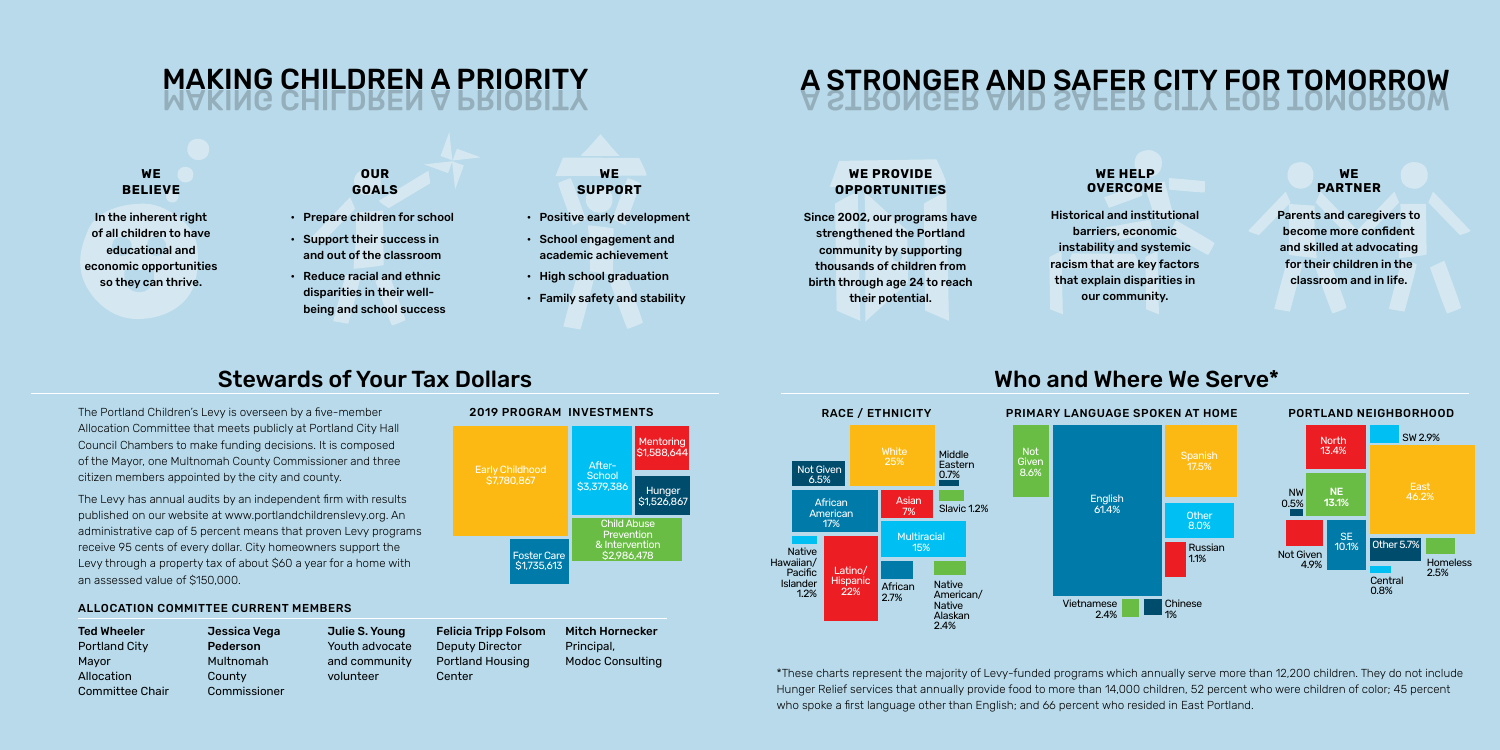#### **RASHARD IS A SUCCESSFUL SOPHOMORE AT ROOSEVELT HIGH**

**SCHOOL,** who likes to cook, paint and shop for clothes. His mom, Serenity, looks back at the years he spent as an infant and toddler in Albina Early Head Start and Head Start as laying a solid foundation for what has been, at times, a challenging journey for him and their family.

"Head Start helped ground us. It helped us to be comfortable leaving him with other people and paved the way for elementary school, middle school and then high school. It taught me how to advocate for him."

"It's kind of a way to give back what was given to me," she says, "My hope for Rashard is for him to have some type of independence and continue to know he is a gift to the world, and a blessing to everyone he<br>meets."<br>RASHARD meets."



When Serenity was five months pregnant with Rashard injuries she suffered from a random drive-

by shooting led to his being born with cerebral palsy. Crucial early intervention led the family to Albina when Rashard was 2, and for the past 15 years he has defied medical expectations.

The program helped her and Rashard's dad with high-quality early learning childcare as they both worked, and especially with meeting his special needs.

 "It helped us as a family to support Rashard and his diagnosis."

## **EARLY** CHILDHOOD

Serenity was so impressed with Albina that she joined the staff nine years ago and is now a lead home visitor.

*I vividly remember attending a SpecialQuest conference with a team of Albina staff, Serenity, and Rashard's father when the family first entered Albina Early Head Start. The specific task of each team member was to vision this child's future and how we could support that vision. Serenity walked out of the room in tears; later to return and tell us that she had not thought about Rashard Jr's future, as she had just been living day to day caring for him.* 

*I am so very proud that the family can see, embrace, and plan for all the possibilities the future has to offer without limits.* 

Elaine Harrison, Albina Early Head Start Director



Rashard started at Albina Early Head Start as an infant



He and his mom **Serenity** share a laugh

## **ALBINA EARLY HEAD START & HEAD START**

Helping children prepare for kindergarten. Early childhood programs lead to better reasoning and language skills as well as healthy social and emotional development.

Rashard says, *" I want to live independently one day,*" as he communicates with a keyboard panel attached to his power device chair, which he also controls.





Empowering Children & Families since 1965



RASHARD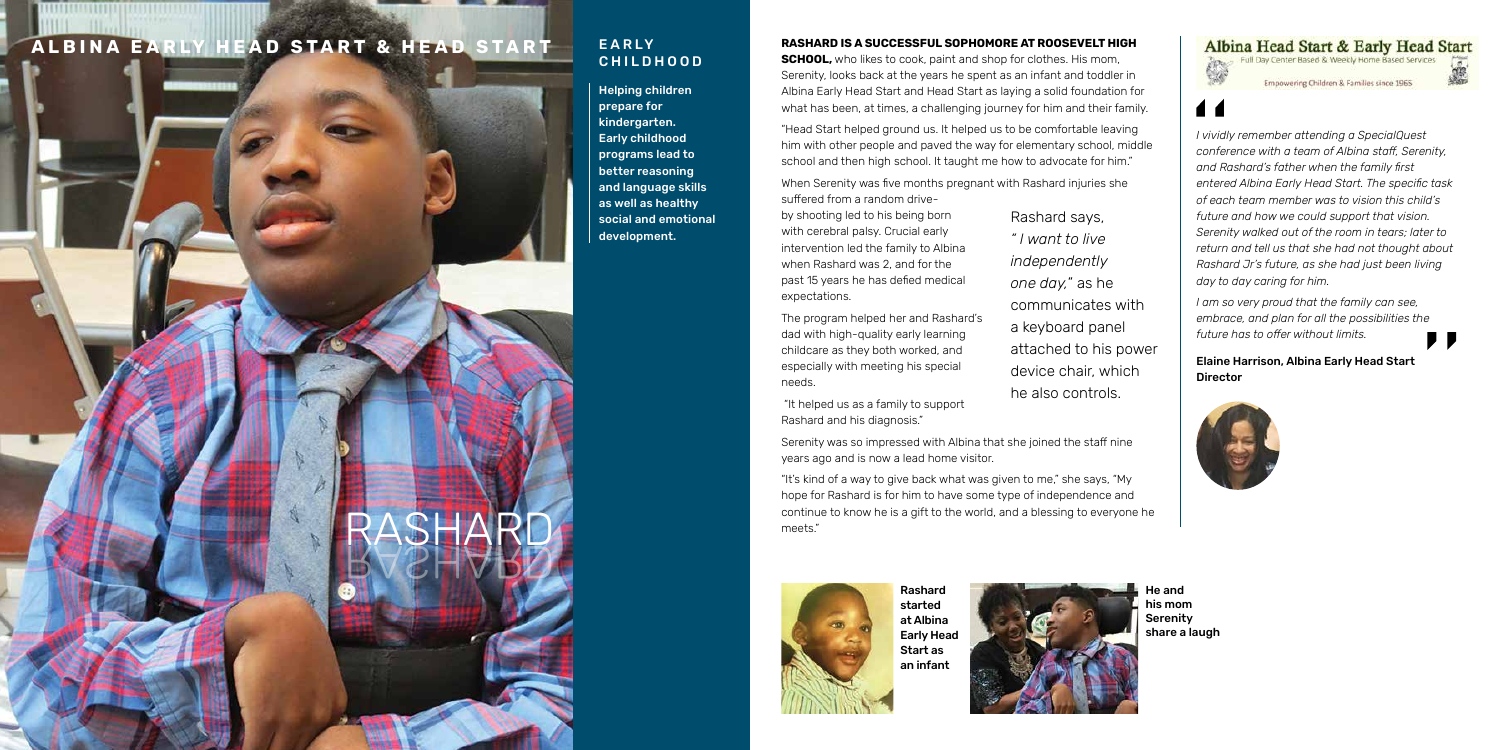*" The store builds community because you get to know the people who live here and who shop at the store."*



*Lisa joined Village Market with lots of experience and was able to dive in and continue to learn new tasks and take on more responsibility. In charge of ordering, she is always thinking about what the store is missing, and what customers would be excited to see on our shelves. But the thing that makes Lisa a truly amazing person to be around is her thoughtfulness and kindness. She is always looking out for co-workers and customers and can be counted on to bake a special treat for someone's birthday or just to show her appreciation.*

Kris Soebroto, Director Village Gardens Program



Lisa loves being able to provide healthy food for

her children

#### **THE VILLAGE MARKET AT NEW COLUMBIA IS MORE THAN JUST A PLACE WHERE LISA BUYS FOOD FOR HER CHILDREN.** It's providing her with employment, job skill development and a place to live right upstairs.

As shift manager of the store, operated by Village Gardens, a program of Janus Youth Programs, she's seen first-hand how it's changed the community – the state's largest affordable housing neighborhood – for the better. It offers fresh healthy produce, culturally relevant items, whole grains and dairy, and other household items typically found at a full-scale grocery store. And it's located in a neighborhood where other grocery stores are nearly two miles away and a third of the residents live without vehicles.

## **JANUS YOUTH PROGRAMS EVALUATE RESERVE HUNGER**

# LISA LISA



 $$1.69$ 

For Lisa, who had been living in New Columbia before she became manager of Village Market, it was a welcome respite from taking the bus to and from the grocery store with two children. She was also delighted to be able to stretch her WIC and SNAP dollars through its Good Food program, which offers discounts and incentives on fresh produce and bulk items.

"It's healthy and it helps your purse and pocketbook," she says. "It gives you the ability to add fruits and vegetables because budgets are tight."

She is a big believer in the mission of Village Market, which exists to address food and economic inequities that disproportionately impact low-income communities of color in North Portland.

She loves seeing the children come in for the Free Fruit for Kids program, where they get an apple, banana or orange any time of the day, as well as when they stop by for the Oatmeal for Kids program where they get a free serving of freshly cooked oatmeal before the school day begins.

"I think it's amazing. I love the community. I love living here and working here."



Getting healthy and nutritious food to children and families. Children who have consistent and nutritious meals can engage positively in school activities, concentrate on learning and have healthy growth.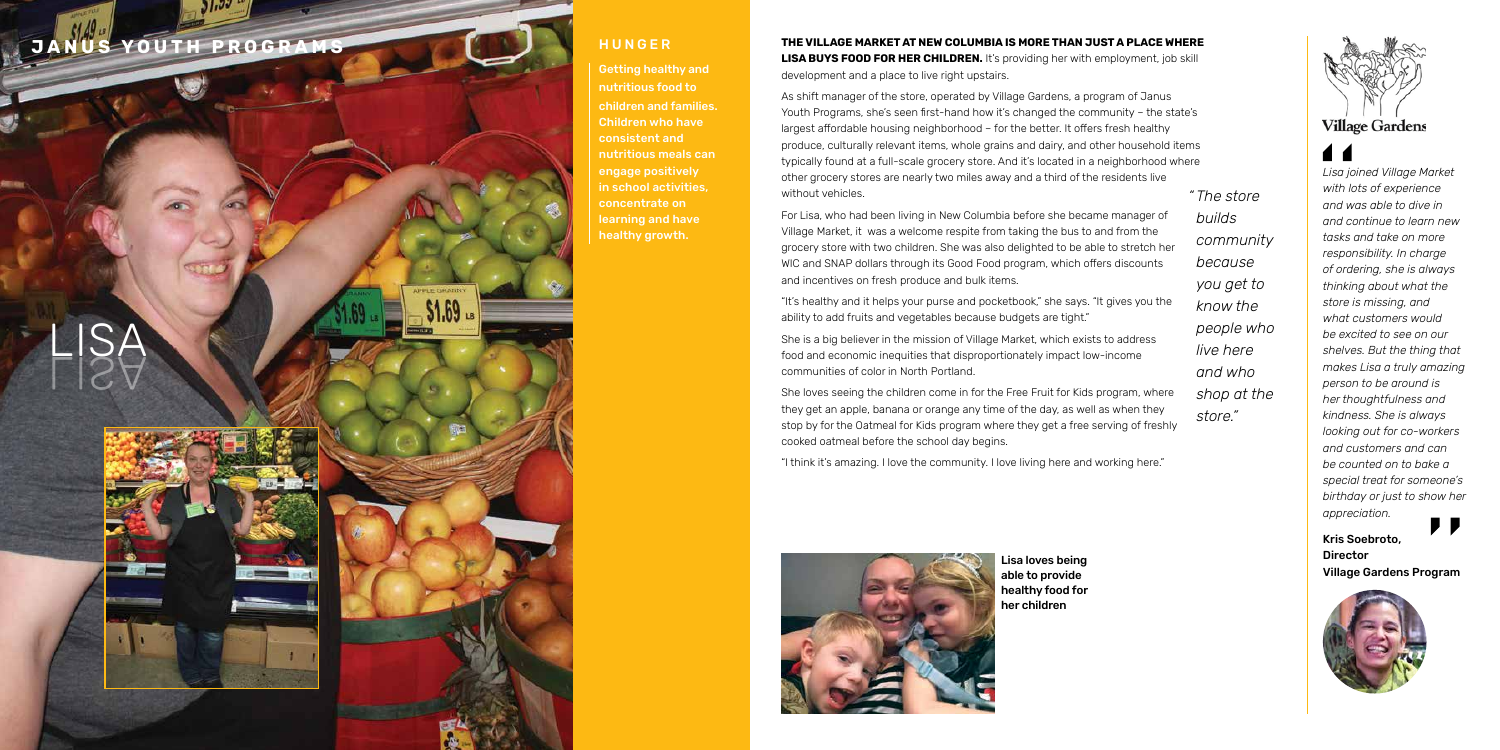#### **CHILD ABUSE PREVENTION** A N D INTERVENTION

Empowering the development of strong families. Children thrive when parents gain parenting skills and are supported in their role of parent.

 $\blacksquare$ *All Insights' programs hold young parents to reasonable expectations given their own developmental stage and potential trauma exposure. We genuinely believe in their ability to move toward being their best selves and their child's best parents.*

*Through providing hands-on parenting support and child development education, we recognize that the work we do to support young parents today has an impact on their parenting now … and all throughout their lives.*

Heather Baeckel, Supervisor, Insights Teen Parent Services



### **KRISTIN WANTS TO BE THERE FOR OTHERS, IN THE SAME WAY THAT WOMEN HELPED ADVOCATE FOR HER WHEN SHE NEEDED IT.**

Now 28, and the mother to two sons, ages 11 and 8, Kristin has a home, and a job she enjoys in the nonprofit sector. But she remembers her struggles as a teen mom with a newborn. The Insights/SEEDS program run by Janus Youth Programs was there for her, providing home visits, child development classes and parent education and support.

When her first child was 2 her situation became dire: she was pregnant and in an abusive relationship. When the violence led to her being hospitalized, she had the strength to leave her abuser, although DHS took custody of her toddler.

## **JANUS YOUTH PROGRAMS**

# KRISTIN KRISTIN

Determined to get her son back, she enrolled in Insights' ECHO program for parents whose children are in foster care, as well as additional programs to prove to the court that she was a responsible parent for her 2-year-old and the one on the way.

"I am going to do whatever it takes to make sure I am a safe person for my child . . . I am motivated and empowering myself and other women."

She was reunited with her oldest son two weeks before his little brother was born, and has since gone on to earn an associate degree in general studies and is working toward a BA in psychology at Portland State University.

Kristin is proud of herself for having done the "hard work" necessary to reclaim the life she wanted to lead for herself, and her sons.

"I don't think I would have understood what domestic violence was, and what my work in this world was, without Insights."

*" I learned how to advocate for others because I saw what my Insights workers were doing for me and they really changed my life."*

She is proud to have reclaimed the life she wanted to lead for her sons.



Kristin's sons are happy and thriving



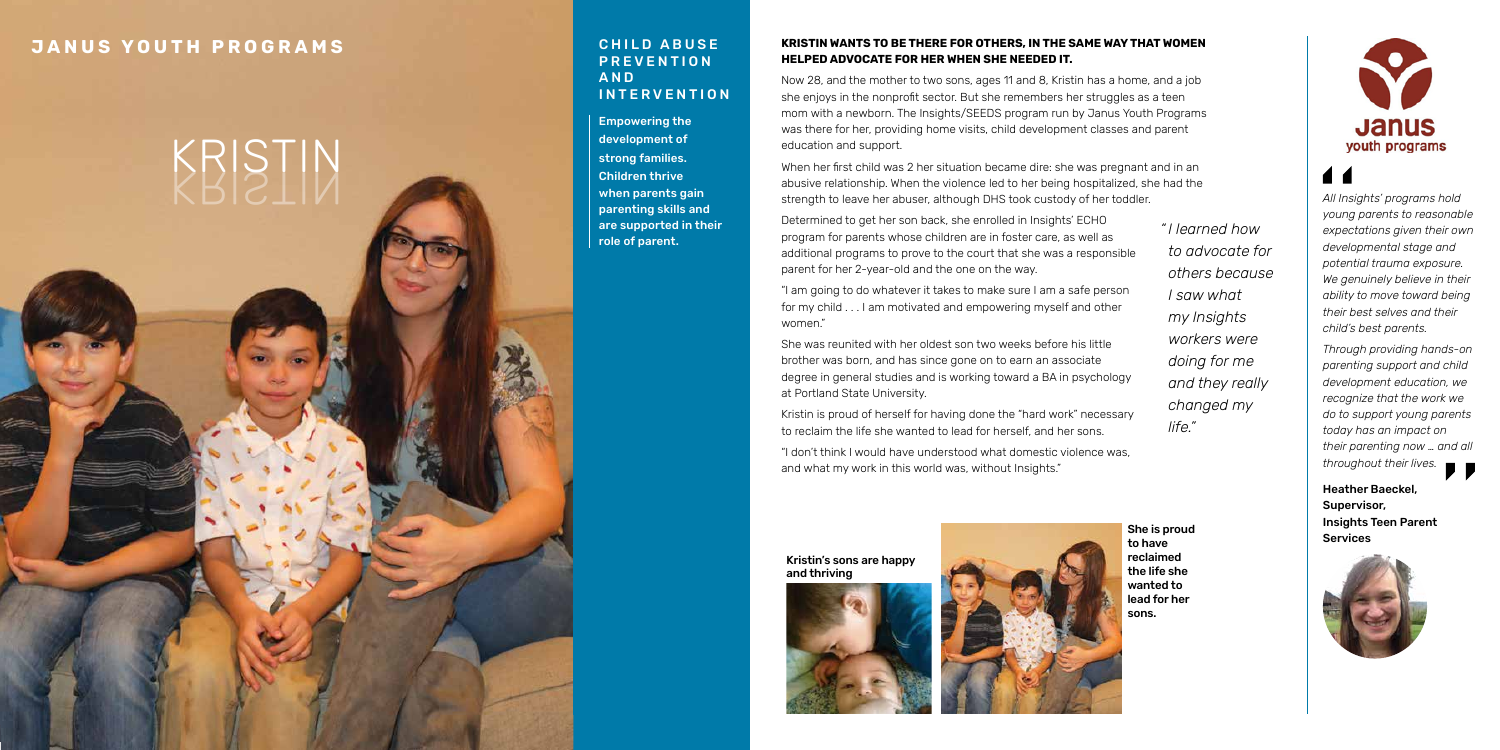#### **JIMMY WAS 8 YEARS OLD, A FOURTH GRADER AT JAMES JOHN ELEMENTARY AND HIS LIFE WAS UPSIDE DOWN.**

Raised by his grandparents after his dad's murder when he was 2 and abandoned by his mom who couldn't shake her drug addiction, his life was punctuated by his family's mental health issues, and their substance and physical abuse.

He credits a Department of Human Services case worker for referring him to Friends of the Children – Portland where he was paired with his "friend" John who immediately made a huge difference in his life through his teen years: helping him with homework, taking him to Blazers games and community events, and just being a constant presence as his home life imploded.

"He's the normalcy in my life of dysfunction. He tried to keep

# **FR1ENDS** of the **CH1LDREN**  $\blacktriangleleft$

me on track…I was not going to be a statistic." In his junior year at Roosevelt High School and his grandparents both dead, John was there when no relatives stepped in to raise him. After a few years of self-destructive behavior where he was involved with drugs and alcohol, the Friends program helped him get his high school diploma, along with an internship at a legal firm, and eventually Jimmy obtained an associate degree in criminal justice.

Married with two children and working as a court clerk, Jimmy says his life would have turned out much different had it not been for his "friend" who gave him the structure and stability that his biological family couldn't.

"That's the most important thing – that consistency from someone who can make you feel safe and secure. If I won the lottery I would use the money to open a Friends for other kids who were like me."



#### FOSTER CARE

*" He was the adult in my life who kept me accountable."* *I remember Jimmy when he was in our program and that he definitely faced a ton of challenges early on. He was always warm and engaging. It is AMAZING to see where he is today and at the same time, I always saw the grit/ perseverance in him, and knew he was bound to do great things as an adult.* 



#### Rose, Program Manager (former Friend)



Jimmy was 8 when he first met his "friend" John from Friends of the Children

# **FRIENDS OF THE CHILDREN – PORTLAND**

Supporting the wellbeing and development of children and youth in foster care. Programs work with children and youth to strengthen academic and life skills and assure the presence of caring adults.



He now works as a court clerk for Yamhill County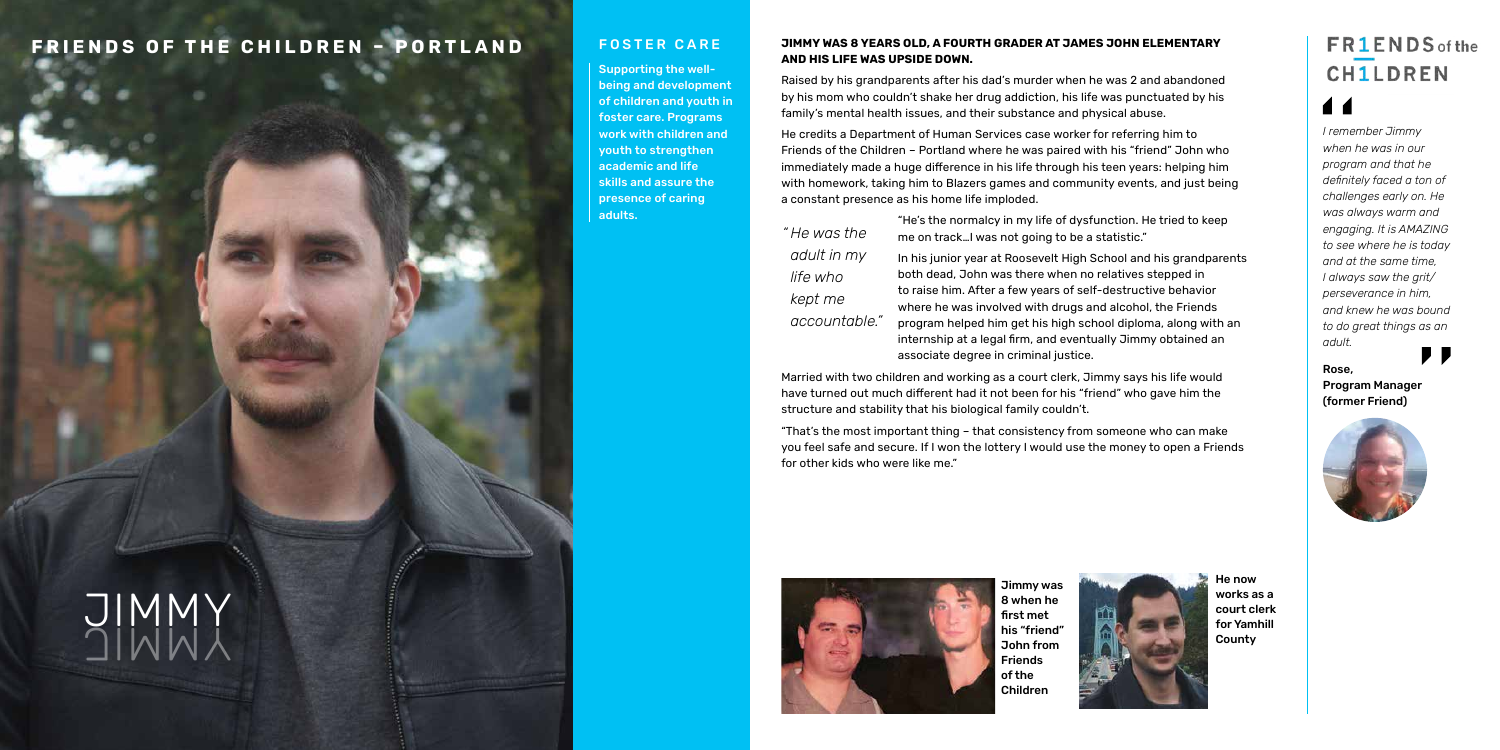**AS FIRST-YEAR TEACHER DAVID CORTES ORTIZ WALKS THE HALLS OF ROOSEVELT HIGH SCHOOL,** students shout his name and stop to chat and joke. It's easy for him to imagine being in their shoes 10 or so years ago; in fact, he was. And he credits the stability, structure and encouragement he received from Open School Step Up to help him eventually return to his roots.

The 25-year-old Roosevelt graduate was an eighth grader at Portsmouth Middle School when he first encountered Step Up, as a staffer volunteered to assist his Spanish-speaking mom translate during a parent-teacher conference. Soon he was attending Step Up afterschool classes where he found help with homework and a quiet place to study. He still recalls the importance of a summer leadership camp for incoming 9th graders that included a rope and challenge course.

"I was letting go of my fear and self-doubt. That gave me momentum to keep pushing myself."

As the oldest child in a family whose parents emigrated from Mexico, Step Up staff helped him focus on academics and "fill the gaps that my family couldn't." That included applying for college, resulting in him being selected as a prestigious Gates Millennium Scholar which paid for his undergraduate degree at University of Miami, and graduate program at University of Portland.

 $\blacktriangleleft$ *I first met David when he was a freshman at Roosevelt High School. He was incredible, kind and respectful, and also a little bit shy. He's a role model for others when it comes to academic discipline and success. I am so proud of his accomplishments here, but I am more moved by his willingness to give back to others in his own community. He has worked hard on his own healing, and then he immediately turns around and works to offer that same healing to others. It's a beautiful thing.*

"Step Up made the impossible possible," he says. "That want and desire came out of what Step Up gave to me – I felt really cared for, like being in a community. And it made me want to come to Portland and give back. I'm modeling what Step Up taught me…these are my people. This is where I came from."

*" Step Up helped me burst out of my shell. As I was swinging on the ropes I felt myself literally 'swing into' believing in myself."*



David's high school graduation





Robin Eisenbach, former Roosevelt HS counselor and former Step Up Program Manager



He is now a popular teacher at Roosevelt



A safe place for students to learn and have fun. Students gain self-esteem, confidence and leadership skills with caring adults who provide academic support and fun activities.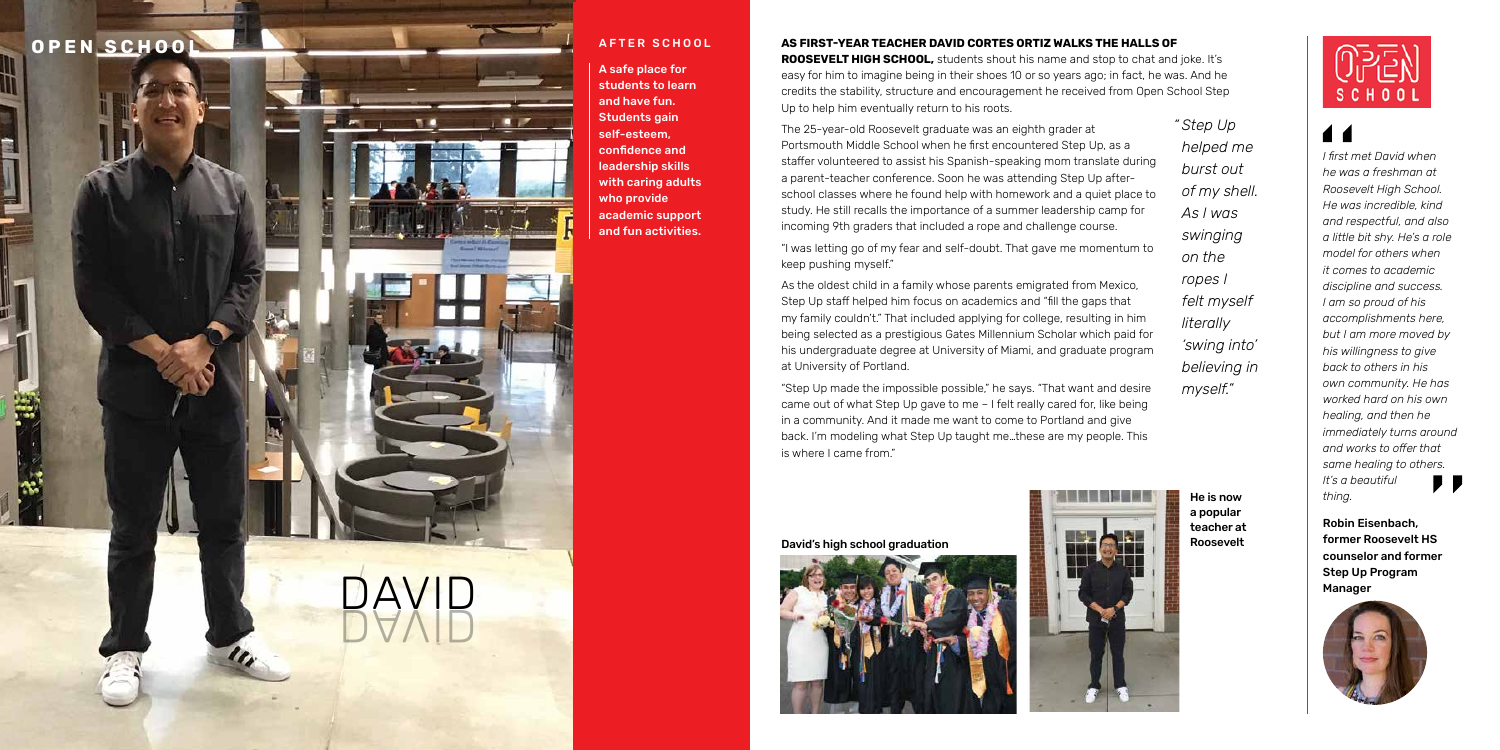FAMA

#### MENTORING

Fama first started working with College Possible as a sophomore at David Douglas High School

*Fama is such an inspiring student to work with, rarely needing support, yet always making time to catch me up on what's going on in her life, be it the joys and struggles of being the president of the Muslim Student Association or progress on her dream of going into public service after she graduates to give back to the community. She is driven and passionate about making a positive impact on the world so no matter where she ends up, I'm sure her warm heart and compassion for others will brighten the lives of those around her.*

### Tess Hills, College Possible Coach



Positive, caring, consistent adult role models support students' engagement in school and help them realize their academic and life goals.

#### **FAMA'S INDEPENDENT STREAK AND PENCHANT FOR ADVENTURE WILL CONTINUE AFTER SHE WALKS ACROSS THE STAGE THIS SPRING AT THE UNIVERSITY OF OREGON AND RECEIVES HER DIPLOMA.** She'll head off to a two-year teaching position with Teach for America in Memphis, Tenn.

As a Muslim woman from a conservative Somali Bantu family, she can't remember a time when she didn't blaze her own trail as she strived to be an individual in charge of her own destiny, despite her parents not always agreeing with her choices.

"I have a different take on the Qur'an. I think it puts an emphasis on education and overcoming challenges and fighting injustice."

Nothing has stopped her yet, despite numerous obstacles. Born in the Kakum Refugee Camp in Kenya, she spent her first nine years there with her five siblings before the family came to Portland and she entered the third grade.

By the time she got to David Douglas High School, she had her mind set on college, notwithstanding the initial objections of



her parents who wanted her to take a more traditional path of marriage and homemaking. Instead, she joined the

College Possible program, where she received mentoring and support to apply for, and enter, college. Near-peer mentors helped her navigate the maze of standardized testing, college applications, essays and financial aid, while she ran track, played soccer and volunteered for extracurricular clubs.

College Possible works with students like Fama, making college admission and success attainable for first-generation students through an intensive curriculum of coaching and support.

Fama found herself with a full-ride scholarship to University of Oregon where she has flourished. "I feel so connected and College Possible helped me get here. I love it. I love making my own decisions. I love being independent." Her parents have come around to her zest for education; and her two younger sisters followed in her footsteps, with one going through College Possible and even *Possible."*

> attending UO with her. With a major in Family & Human Services and minors in Nonprofit Administration and Women's, Gender, and Sexuality Studies, Fama sees her past as making her uniquely qualified to help others like her succeed as well.

"My long-term goal is to open a nonprofit for Somali and other Muslim young girls to empower them and let them be their own person."

# H **COLLEGE POSSIBLE**  $\blacktriangleleft$

## **COLLEGE POSSIBLE**

*" It would have been so much harder without College*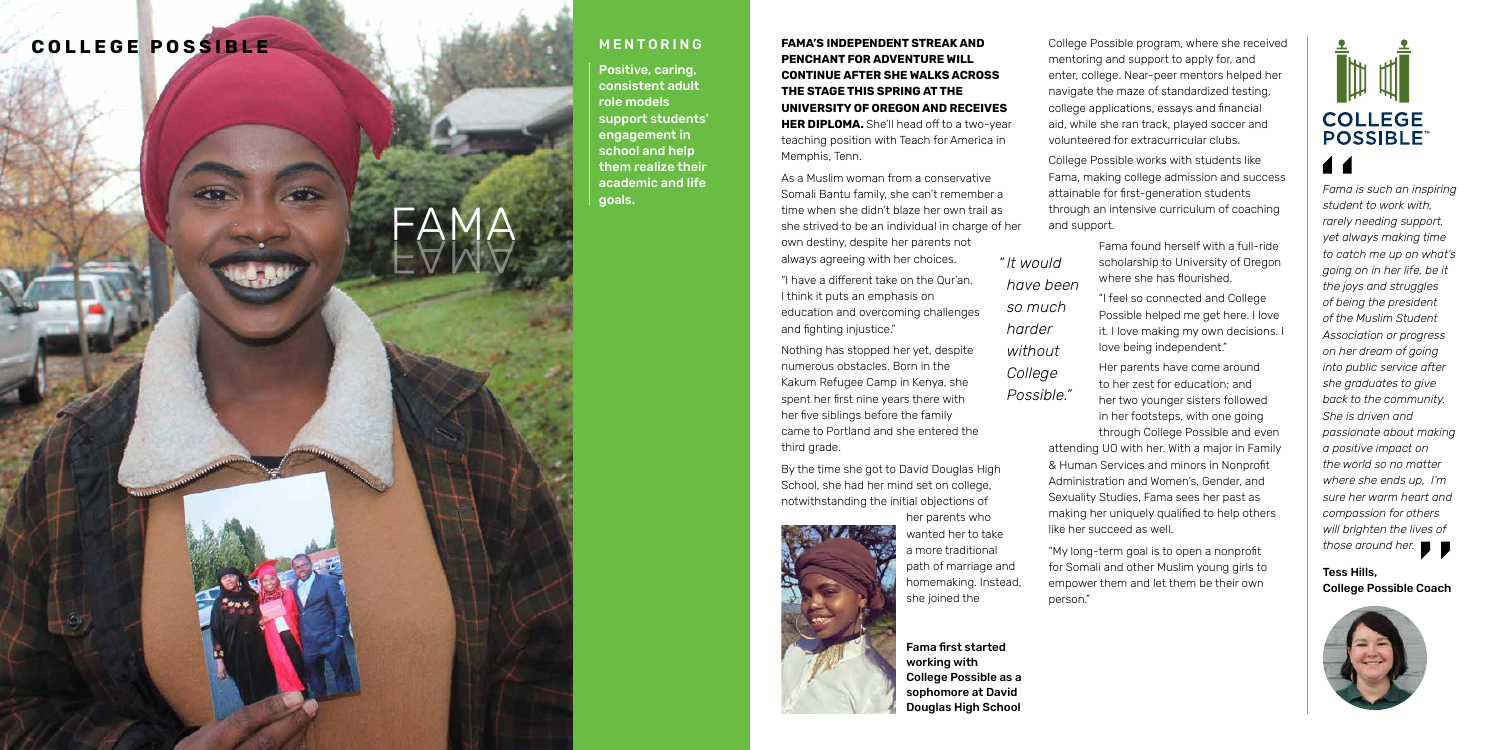#### **Early Childhood Investments**

Albina Head Start: three full-day Head Start preschool classrooms; N, NE & SE Portland Albina Early Head Start: four Early Head Start classrooms and home-based Early Head Start services (home visits and parent/ child groups); N, NE & SE Portland

Friendly House Preschool: full-day preschool for children from low-income families; NW Portland

Hacienda CDC, Portland Niños: homevisiting, parent/child groups with Latino families in Hacienda properties and Cully neighborhood

Impact Northwest, Parent-Child Development Services: home-visiting, parent/child groups, and kindergarten transition support, NE & SE Portland

Immigrant and Refugee Community Organization, Child and Parent Success: home-visiting, parent/child groups with immigrants and refugee families; citywide

Latino Network, Juntos Aprendemos: weekly parent/child preschool groups for Latino, Spanish-speaking families; N, NE & E Portland

Head Start: home-based Early Head Start services (home visits and parent/child groups) and one Early Head Start classroom; E Portland

Metropolitan Family Services, Ready-Set-**Go!:** weekly parent/child preschool groups for families in Powell Butte Elem. area; E Portland

Neighborhood House: home-based early Oregon Pre-kindergarten services (home visits and parent/child groups); SW Portland Portland Public Schools Head Start: four extended-day Head Start preschool classrooms; E Portland

Morrison Child & Family Services: early childhood mental health consultation to teachers, families and children, including parenting education with childcare sites, preschools and home visiting programs; citywide

Morrison Child & Family Services, Listos **Para Aprender:** home-visiting, parent/child groups with Latino families; E Portland Mt. Hood Community College, Community Childcare Initiative: childcare financial assistance for low-income working families; quality support for culturally specific inhome childcare providers; citywide

Mt. Hood Community College, Early

Mt. Hood Community College, Head Start: two extended-day Head Start preschool

**Organization:** in-home parenting education and support for immigrant and refugee families with children ages 0-18; citywide

classrooms; E Portland NAYA Family Center: home visiting, parent/ child groups for Native American/Alaska Native families; citywide

Neighborhood House, Peninsula Children's Learning Center: preschool for children from low-income families; N Portland

**Hunger Relief Investments** 

The Pathfinder Network: parenting classes and in-home parenting education and support for families with children 0-18, with criminal justice system involvement; citywide **POIC + RAHS: parenting education and** support for African Americans attending Rosemary Anderson High School/POIC; citywide

Immigration and Refugee Community Organization, Hunger Relief: outreach for food donation and access to school-based hunger relief services; nutrition education; NE & SE Portland

> Self Enhancement, Inc.: in-home and classroom parenting education and support for African American families enrolled in SEI's school program; N & NE Portland

Janus Youth Programs, Village Gardens: community gardening for vegetable production and food discounts at Village Market; N Portland

Meals on Wheels People, Meals 4 Kids: home meal delivery for children and caregivers with barriers to accessing other sources of emergency food; citywide

Metropolitan Family Service: outreach for food donation and access to school-based hunger relief services; nutrition education; NE & SE Portland

Oregon Food Bank, School-Based Food **Pantries:** food provision to school food pantries and summer food sites; nutrition education; NE & SE Portland

#### **Child Abuse Prevention and Intervention Investments**

**College:** college preparatory workshops, leadership development, and college housing support and case management; citywide

Bradley Angle House, Family Advocacy **Project:** parenting support for African American families, with children 0-16, who have experienced domestic violence; citywide

Self Enhancement, Inc.: case management enrichment activities, and academic support for African American youth in foster care, ages 7-19; N, NE & E Portland

El Programa Hispano Católico, PChIP: parenting support and therapy for Latino families, with children 0-12, who have experienced domestic violence; citywide

**School:** after-school and summer academic support and enrichment at Margaret Scott Elementary; NE Portland

#### Immigrant and Refugee Community

**Ethos Inc.:** after-school music education program at thirteen schools for students in grades 2 - 8; N & NE Portland

Impact Northwest, PChIP: parenting education and support for families, with children 0-12, who have experienced domestic violence; citywide

Janus Youth Programs/Insights, SEEDS: in-home parenting education and support for teen parents and their young children; citywide

Legacy Emanuel Hospital and Health Center/CARES Northwest: assessment services and therapy for children, ages 0-18, for whom there are concerns of abuse; citywide

LifeWorks NW, Children's Relief Nursery: classroom-based therapeutic care for children ages 0-5, home visits, parenting education and respite care; N Portland LIfeWorks NW, Family and Community **Alliance:** in-home parenting education and support for families with children 0-18; citywide

Metropolitan Family Service: in-home parenting education and support for families with children 0-11; E Portland

**Open School:** intensive academic support, coaching and mentoring for high school students at three schools; N, NE & SE Portland

Salvation Army West Women's & Children's Shelter, PChIP: parenting support for families, with children 0-18, who have experienced domestic violence; citywide

Saturday Academy: after-school enrichment program taught by professionals in the field at twelve schools for students in grades 1 - 8; N, NE & SE Portland

Self Enhancement, Inc.: intensive academic support and enrichment program for students in grades 6 - 8, focus on African-American children; N & NE Portland

Volunteers of America, Family Relief Nursery: classroom-based therapeutic care for children ages 0-5, home visits, parenting education & respite care; citywide

Volunteers of America, Gateway Child **Care:** drop-in child care for parents accessing services at the Gateway Center for Domestic Violence Services; citywide

#### **Foster-Care Investments**

Boys & Girls Aid, Permanency Project: services to support youth in foster care, ages 10 and older, prepare for permanency; citywide

Friends of the Children – Portland: intensive, long-term, one-to-one mentoring services for children in foster care grades K-12; citywide

Impact NW, Safe & Together: intensive home visiting services for children in foster care, ages 0-8; support for birth and foster parents; focus on reunification; citywide

Janus Youth Programs/Insights, ECHO: intensive home visiting for teen parents where either the child or teen parent is in foster care; focus on reunification; citywide

NAYA Family Center: case management, advocacy & cultural enrichment services for Native American youth in foster care, ages 0-24; citywide

New Avenues for Youth, Avenues to

Youth, Rights, & Justice: Attorneys at Law, School Works: educational advocacy for children in foster care, ages 4-21; citywide

#### **After-School Investments**

BRAVO Youth Orchestras: after-school youth orchestra program for youth in grades 2-5; N & NE Portland

Boys and Girls Club, SUN Community

El Programa Hispano Catolico, Puentes Primaria: intensive academic support and cultural enrichment program for K-5 students at Wilkes Elementary; NE Portland Girls Inc. of the Pacific Northwest: afterschool program for girls focused on youth development at nine schools for students in grades 4 - 8; N, NE & SE Portland

Hacienda CDC, Expresiones: after-school/ summer program providing homework support and enrichment activities for children in grades K-8 at Hacienda properties; N & NE Portland

Human Solutions, LearnLinks: after-school program providing intensive academic support and enrichment activities for children in grades K-8 at low-income housing developments; NE & SE Portland

Human Solutions, Family Shelter: afterschool enrichment program for youth experiencing homelessness; SE Portland

Impact Northwest, AKA Science: afterschool science program offered to youth in grades K-8 at SUN Community Schools; citywide

Impact Northwest, Urban Opportunities: after-school program focused on job readiness training for high school students; N & NE Portland

Immigrant and Refugee Community **Organization, INSPIRE:** intensive academic support and family engagement for immigrant/refugee students in grades 4-9 at nine schools; NE & SE Portland

Immigrant and Refugee Community Organization, SUN Community Schools: after-school and summer academic support

and enrichment at two schools; NE & SE Portland

Kairos PDX: after-school enrichment program for youth in grades K-4; N Portland Latino Network: Second Step after-school and summer enrichment program for youth in grades K-3 at Rigler, Kelly and Cesar Chavez schools; NE & SE Portland

Metropolitan Family Service, SUN Community Schools: after-school and summer academic support and enrichment at two schools; SE Portland

NAYA Family Center: after-school, summer and school break enrichment activities for Native American/Native Alaskan children aged 5-18; citywide

Neighborhood House, Hayhurst Connect:

after-school and summer intensive academic support services; SW Portland

The Pathfinder Network, Bounce Back: after-school program focused on supporting trauma-affected youth in grades 3-5 at 3 schools; SE Portland

Playworks, Junior Coach Leadership: after-school leadership program for children in grades 4 - 5 at nine schools; N, NE & SE Portland

REAP, Inc.: leadership development and support for youth in grades 4-6 attending Oliver and Parklane elementary schools; SE Portland

#### **Mentoring Investments**

Camp Fire Columbia: after school mentoring program for middle school youth at three schools; N & SE Portland

College Possible: after school mentoring program to help low-income high school students prepare, apply for, enter, and graduate college; SE & E Portland

Friends of the Children – Portland: longterm, community-based, one-to-one mentoring program for children grades K-12; citywide

Immigrant and Refugee Community Organization: community-based, oneto-one and group mentoring program for immigrant and refugee youth in high school;

NE & SE Portland NAYA Family Center: community-based mentoring supporting Native American/ Alaska Native high school students' college and career pursuits; citywide

POIC + RAHS: school-based mentoring program for students at Rosemary Anderson Alternative High School; N & E Portland

# OUR GRANTEES